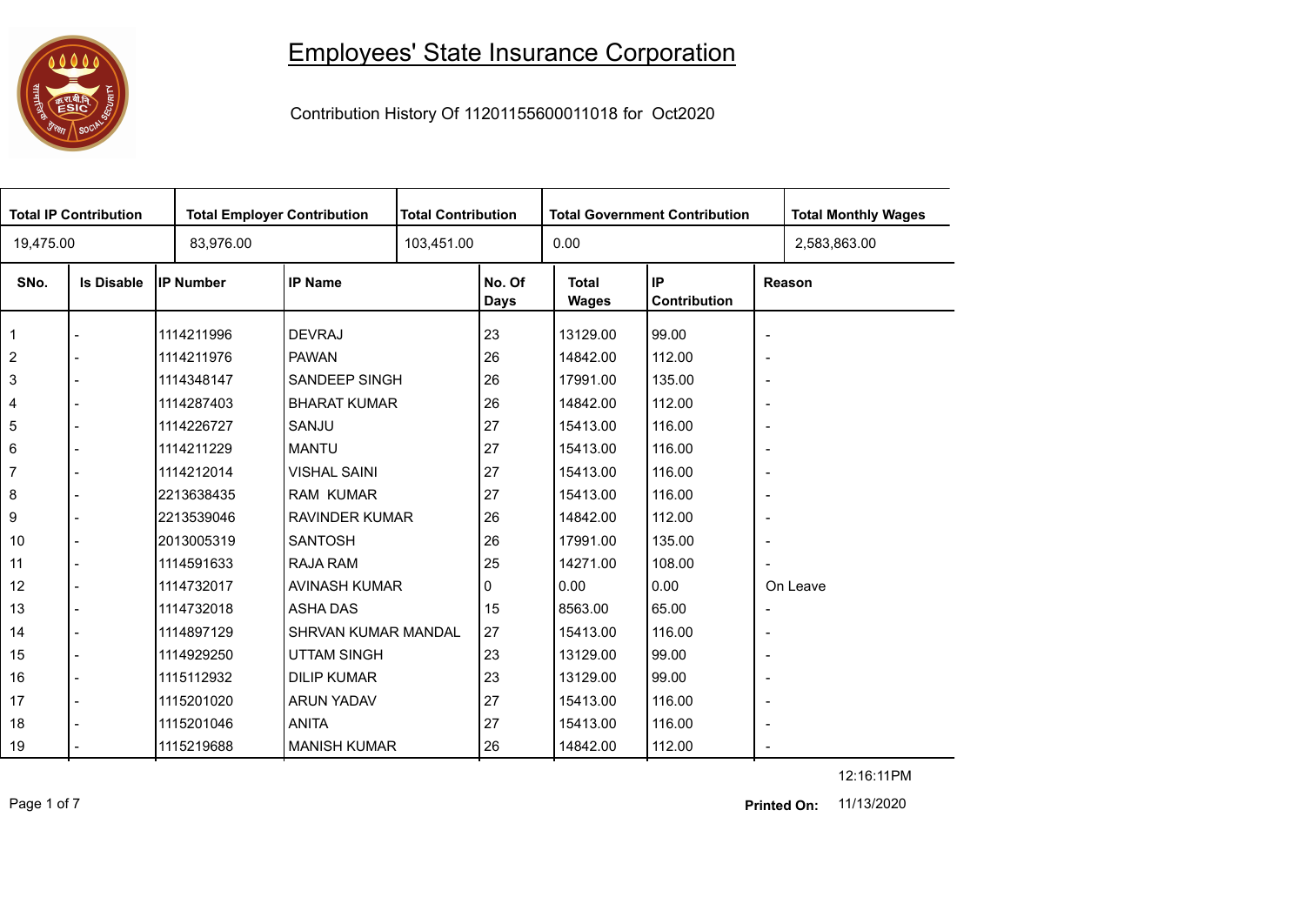| SNo. | <b>Is Disable</b> | <b>IP Number</b> | <b>IP Name</b>                       | No. Of<br><b>Days</b> | Total<br><b>Wages</b> | IP<br>Contribution | Reason                   |
|------|-------------------|------------------|--------------------------------------|-----------------------|-----------------------|--------------------|--------------------------|
| 20   |                   | 1115219682       | <b>KAPIL</b>                         | 27                    | 15413.00              | 116.00             |                          |
| 21   | $\overline{a}$    | 1115270875       | <b>CHANDNI</b>                       | 27                    | 15413.00              | 116.00             | $\blacksquare$           |
| 22   | $\overline{a}$    | 1115270881       | <b>SURAJ KUMAR</b>                   | 25                    | 14271.00              | 108.00             |                          |
| 23   | $\overline{a}$    | 1114806728       | <b>MD RIZWAN ALAM</b>                | 27                    | 15413.00              | 116.00             |                          |
| 24   | $\overline{a}$    | 1115396117       | RAGHUNANDAN KUMAR                    | 27                    | 15413.00              | 116.00             |                          |
| 25   | $\overline{a}$    | 1115433634       | <b>RAKESH KUMAR</b><br><b>NAMDEV</b> | 24                    | 13700.00              | 103.00             |                          |
| 26   | $\overline{a}$    | 1115455368       | <b>SURUCHI</b>                       | 27                    | 15413.00              | 116.00             | $\overline{a}$           |
| 27   | $\overline{a}$    | 1115455377       | <b>HARISH KUMAR</b>                  | 20                    | 11417.00              | 86.00              |                          |
| 28   |                   | 1115070046       | <b>BRAJENDRA KUMAR</b>               | 27                    | 15413.00              | 116.00             |                          |
| 29   | $\overline{a}$    | 1013823285       | <b>SHAMBHOO</b>                      | 26                    | 17991.00              | 135.00             |                          |
| 30   | $\overline{a}$    | 1115487433       | <b>SACHIN</b>                        | 27                    | 15413.00              | 116.00             | $\overline{\phantom{0}}$ |
| 31   |                   | 1013645087       | SURENDER-1                           | 27                    | 15413.00              | 116.00             |                          |
| 32   | $\overline{a}$    | 1014012424       | <b>LOKENDER KUMAR</b>                | 27                    | 15413.00              | 116.00             |                          |
| 33   | $\overline{a}$    | 1013847198       | <b>PRABHA</b>                        | 26                    | 14842.00              | 112.00             | $\blacksquare$           |
| 34   |                   | 1014056066       | <b>RAVI KUMAR</b>                    | 27                    | 15413.00              | 116.00             |                          |
| 35   | $\overline{a}$    | 1014375658       | <b>BAMBAM KUMAR</b><br><b>PASWAN</b> | 0                     | 0.00                  | 0.00               | On Leave                 |
| 36   |                   | 1014099772       | SHARWAN KUMAR RAM                    | 27                    | 15413.00              | 116.00             |                          |
| 37   | $\overline{a}$    | 1014356137       | <b>RUMA</b>                          | 27                    | 15413.00              | 116.00             |                          |
| 38   |                   | 1014178107       | ANUBHAV SINGH                        | 27                    | 15413.00              | 116.00             |                          |
| 39   |                   | 1014236394       | <b>BHUPENDER</b>                     | 0                     | 0.00                  | 0.00               | On Leave                 |
| 40   | $\overline{a}$    | 1014178106       | MUKESH KUMAR GUPTA                   | 23                    | 13129.00              | 99.00              |                          |
| 41   |                   | 1014254513       | POOJA KUMARI                         | 17                    | 9704.00               | 73.00              |                          |
| 42   |                   | 2013796494       | <b>MOHINI</b>                        | 14                    | 7992.00               | 60.00              |                          |
| 43   | $\overline{a}$    | 1013634472       | <b>CHANDER PAL</b>                   | 26                    | 14842.00              | 112.00             |                          |
| 44   |                   | 1115523767       | <b>NEERAJ KUMAR</b>                  | 27                    | 15413.00              | 116.00             |                          |
| 45   |                   | 1115523790       | <b>AMIT KUMAR</b>                    | 26                    | 14842.00              | 112.00             |                          |
| 46   |                   | 1115543485       | NIPU DEVI                            | 27                    | 15413.00              | 116.00             |                          |
| 47   |                   | 1115543652       | PREM CHAND                           | 23                    | 13129.00              | 99.00              |                          |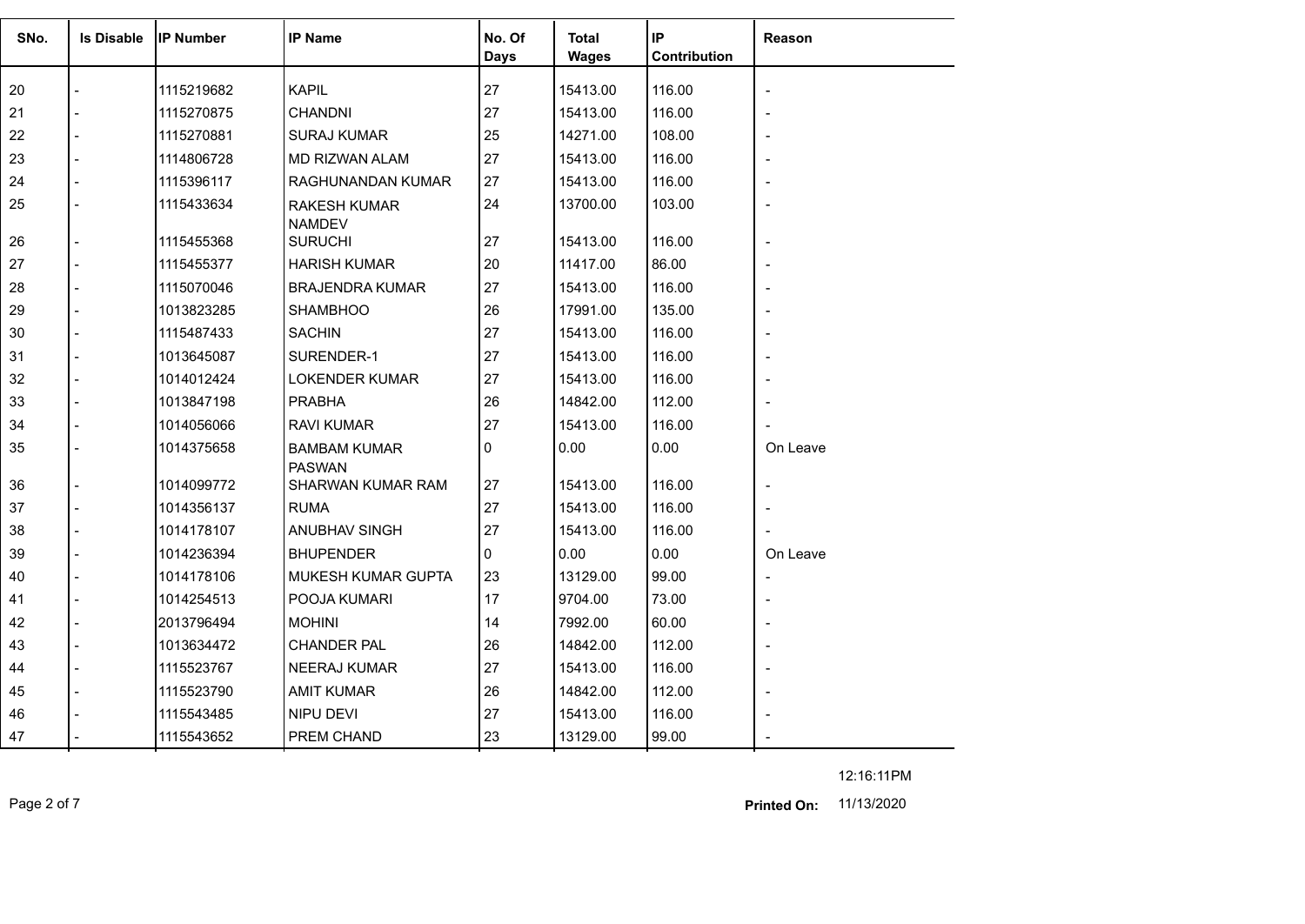| SNo. | <b>Is Disable</b> | <b>IP Number</b> | <b>IP Name</b>         | No. Of<br>Days | <b>Total</b><br><b>Wages</b> | IP<br>Contribution | Reason |
|------|-------------------|------------------|------------------------|----------------|------------------------------|--------------------|--------|
| 48   |                   | 1115561340       | MUINUDDEEN             | 27             | 15413.00                     | 116.00             |        |
| 49   |                   | 1115543734       | <b>ASHISH KUMAR</b>    | 26             | 14842.00                     | 112.00             |        |
| 50   |                   | 1115577400       | <b>SUNIL KUMAR</b>     | 12             | 6850.00                      | 52.00              |        |
| 51   |                   | 1115577444       | <b>RAM KUMAR</b>       | 27             | 15413.00                     | 116.00             |        |
| 52   |                   | 1115577456       | SHIVENDER KUMAR        | 27             | 15413.00                     | 116.00             |        |
| 53   |                   | 1013926536       | <b>SUDHANSHU</b>       | 27             | 15413.00                     | 116.00             |        |
| 54   |                   | 1014012415       | <b>ANIRUDH</b>         | 26             | 14842.00                     | 112.00             |        |
| 55   |                   | 1115578231       | <b>NITESH KUMAR</b>    | 26             | 14842.00                     | 112.00             |        |
| 56   |                   | 1014344965       | <b>VEERENDRA</b>       | 27             | 15413.00                     | 116.00             |        |
| 57   |                   | 1014392594       | KAILASH DEVI           | 27             | 15413.00                     | 116.00             |        |
| 58   |                   | 1013634351       | <b>NARENDER</b>        | 27             | 15413.00                     | 116.00             |        |
| 59   |                   | 1014046979       | MOHD. KURBAN           | 27             | 15413.00                     | 116.00             |        |
| 60   |                   | 1014170728       | <b>ANKUR GAUTAM</b>    | 24             | 13415.00                     | 101.00             |        |
| 61   |                   | 1115577511       | <b>SURAJ</b>           | 26             | 14842.00                     | 112.00             |        |
| 62   |                   | 1115577516       | <b>MANOJ KUMAR</b>     | 26             | 14842.00                     | 112.00             |        |
| 63   |                   | 1014046981       | MURTAZA ANSARI         | 27             | 15413.00                     | 116.00             |        |
| 64   |                   | 1013926537       | ANUJ SHARMA            | 27             | 15413.00                     | 116.00             |        |
| 65   |                   | 1115577534       | PRADEEP KUMAR SINGH    | 21             | 14531.00                     | 109.00             |        |
| 66   |                   | 1115577541       | <b>DEEPAK</b>          | 26             | 14842.00                     | 112.00             |        |
| 67   |                   | 1115595296       | RAKESH KUMAR JHA       | 18             | 10275.00                     | 78.00              |        |
| 68   |                   | 1115595304       | <b>NAR SINGH KUMAR</b> | 3              | 1713.00                      | 13.00              |        |
| 69   |                   | 1115595324       | <b>INDRAWATI</b>       | 23             | 13129.00                     | 99.00              |        |
| 70   |                   | 1115595345       | <b>KOMAL KUMARI</b>    | 26             | 14842.00                     | 112.00             |        |
| 71   |                   | 1115595365       | <b>MANOJ PASWAN</b>    | 26             | 14842.00                     | 112.00             |        |
| 72   |                   | 1115595373       | SHIVAM SINGH           | 27             | 15413.00                     | 116.00             |        |
| 73   |                   | 1115595429       | SONU KUMAR PASVAN      | 25             | 14271.00                     | 108.00             |        |
| 74   |                   | 1115612881       | <b>RITU</b>            | 25             | 14271.00                     | 108.00             |        |
| 75   |                   | 1013684162       | <b>ANIL KUMAR</b>      | 27             | 15413.00                     | 116.00             |        |
| 76   |                   | 1115622121       | <b>RAJEEV KUMAR</b>    | 26             | 14842.00                     | 112.00             |        |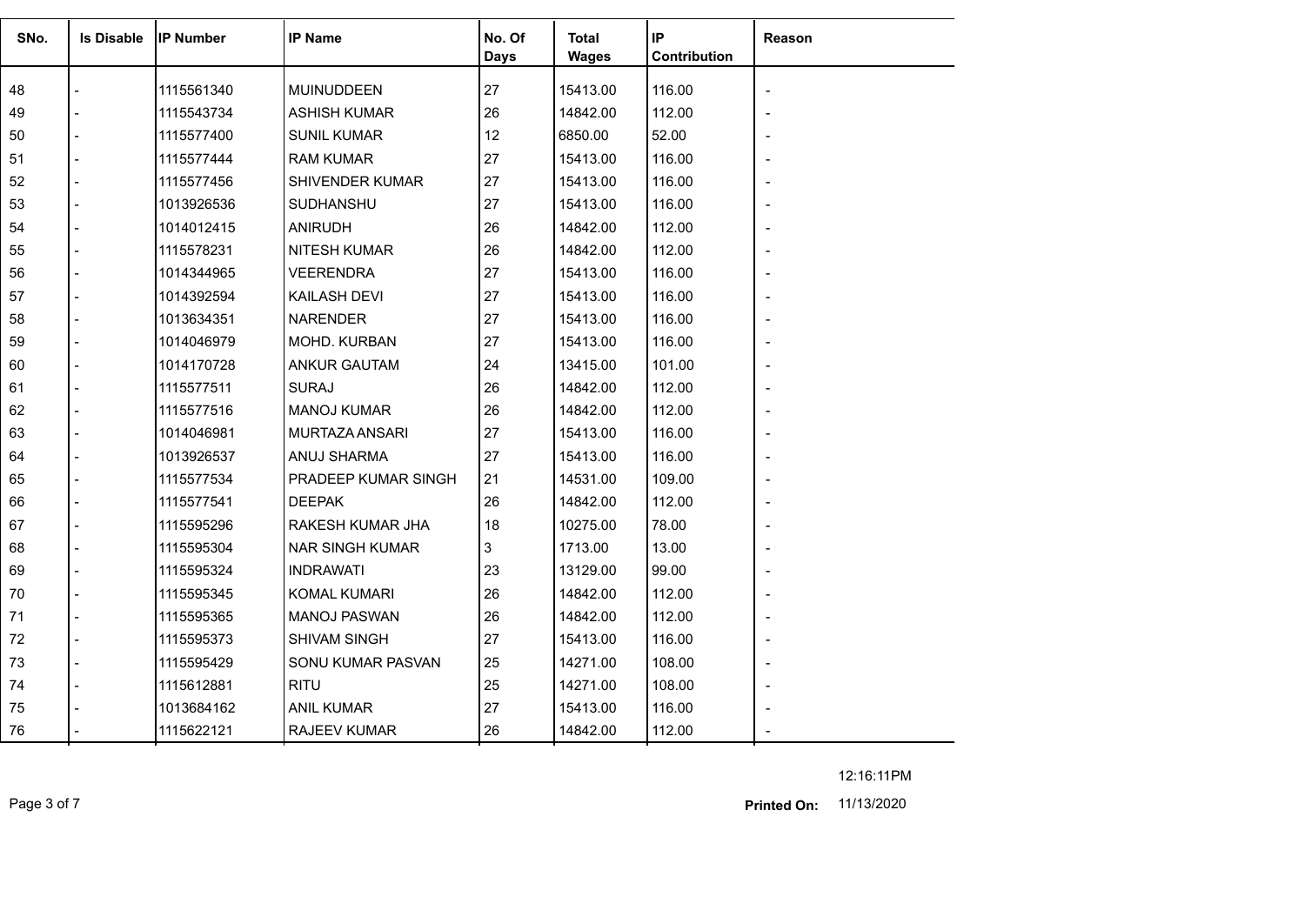| SNo. | <b>Is Disable</b> | <b>IP Number</b> | <b>IP Name</b>            | No. Of<br><b>Days</b> | Total<br><b>Wages</b> | IP<br>Contribution | Reason                       |
|------|-------------------|------------------|---------------------------|-----------------------|-----------------------|--------------------|------------------------------|
| 77   |                   | 1115622125       | <b>GOPAL</b>              | 27                    | 15413.00              | 116.00             |                              |
| 78   |                   | 1115622128       | PHAHIMUDDEEN              | 27                    | 15413.00              | 116.00             |                              |
| 79   |                   | 1115614456       | <b>VICKY KUMAR</b>        | 1                     | 571.00                | 5.00               |                              |
| 80   |                   | 1114211758       | <b>MAMTA</b>              | 27                    | 15413.00              | 116.00             |                              |
| 81   | $\overline{a}$    | 1115643544       | <b>BHANU PRATAP SINGH</b> | 27                    | 15413.00              | 116.00             |                              |
| 82   |                   | 1115643527       | <b>VIKAS KUMAR SAH</b>    | 27                    | 15413.00              | 116.00             |                              |
| 83   |                   | 1115634387       | <b>MUKESH KUMAR</b>       | 27                    | 15413.00              | 116.00             |                              |
| 84   | $\overline{a}$    | 1115643538       | <b>ATUL</b>               | 27                    | 15413.00              | 116.00             |                              |
| 85   | $\overline{a}$    | 1014193451       | <b>ONKAR KUMAR PASWAN</b> | 6                     | 3425.00               | 26.00              |                              |
| 86   |                   | 1115487427       | <b>RAM MOHAN</b>          | 26                    | 14842.00              | 112.00             |                              |
| 87   |                   | 1115705839       | AJAY KUMAR BARAR          | 26                    | 14842.00              | 112.00             |                              |
| 88   |                   | 1115702610       | <b>VINOD</b>              | 27                    | 15413.00              | 116.00             |                              |
| 89   |                   | 1115710147       | <b>HARIBILASH SINGH</b>   | 8                     | 4567.00               | 35.00              |                              |
| 90   |                   | 1115710150       | <b>GULSHAN KUMAR</b>      | 27                    | 15413.00              | 116.00             |                              |
| 91   |                   | 1115396112       | <b>KARTIK</b>             | 24                    | 13700.00              | 103.00             |                              |
| 92   |                   | 1115256045       | <b>PYARE LAL</b>          | 22                    | 12559.00              | 95.00              |                              |
| 93   |                   | 1114591632       | <b>RANJAN</b>             | 17                    | 9704.00               | 73.00              |                              |
| 94   |                   | 1114348252       | <b>JAI BHAGWAN</b>        | 23                    | 13129.00              | 99.00              |                              |
| 95   |                   | 1115728294       | <b>SACHIN KUMAR</b>       | 27                    | 15413.00              | 116.00             |                              |
| 96   |                   | 1115728009       | <b>SAHIL KUMAR</b>        | 25                    | 14271.00              | 108.00             |                              |
| 97   |                   | 1115744091       | <b>HARI GOVIND</b>        | 5                     | 2854.00               | 22.00              |                              |
| 98   |                   | 1115744079       | <b>PREMSHANKAR</b>        | 0                     | 0.00                  | 0.00               | On Leave                     |
| 99   |                   | 1115744084       | <b>IMRAN KHAN</b>         | 27                    | 15413.00              | 116.00             |                              |
| 100  |                   | 1115744068       | <b>MANMOHAN SINGH</b>     | 26                    | 14842.00              | 112.00             |                              |
| 101  | $\overline{a}$    | 1115744060       | KANDHI LAL                | 27                    | 15413.00              | 116.00             |                              |
| 102  | $\blacksquare$    | 1115744057       | <b>SHAHINA</b>            | 25                    | 14271.00              | 108.00             | $\qquad \qquad \blacksquare$ |
| 103  |                   | 1114348227       | <b>GOPAL</b>              | 22                    | 12559.00              | 95.00              |                              |
| 104  |                   | 1115744093       | <b>KUMARI SHALINI</b>     | 27                    | 15413.00              | 116.00             |                              |
| 105  |                   | 1115744063       | <b>MOHIT SHARMA</b>       | 26                    | 14842.00              | 112.00             |                              |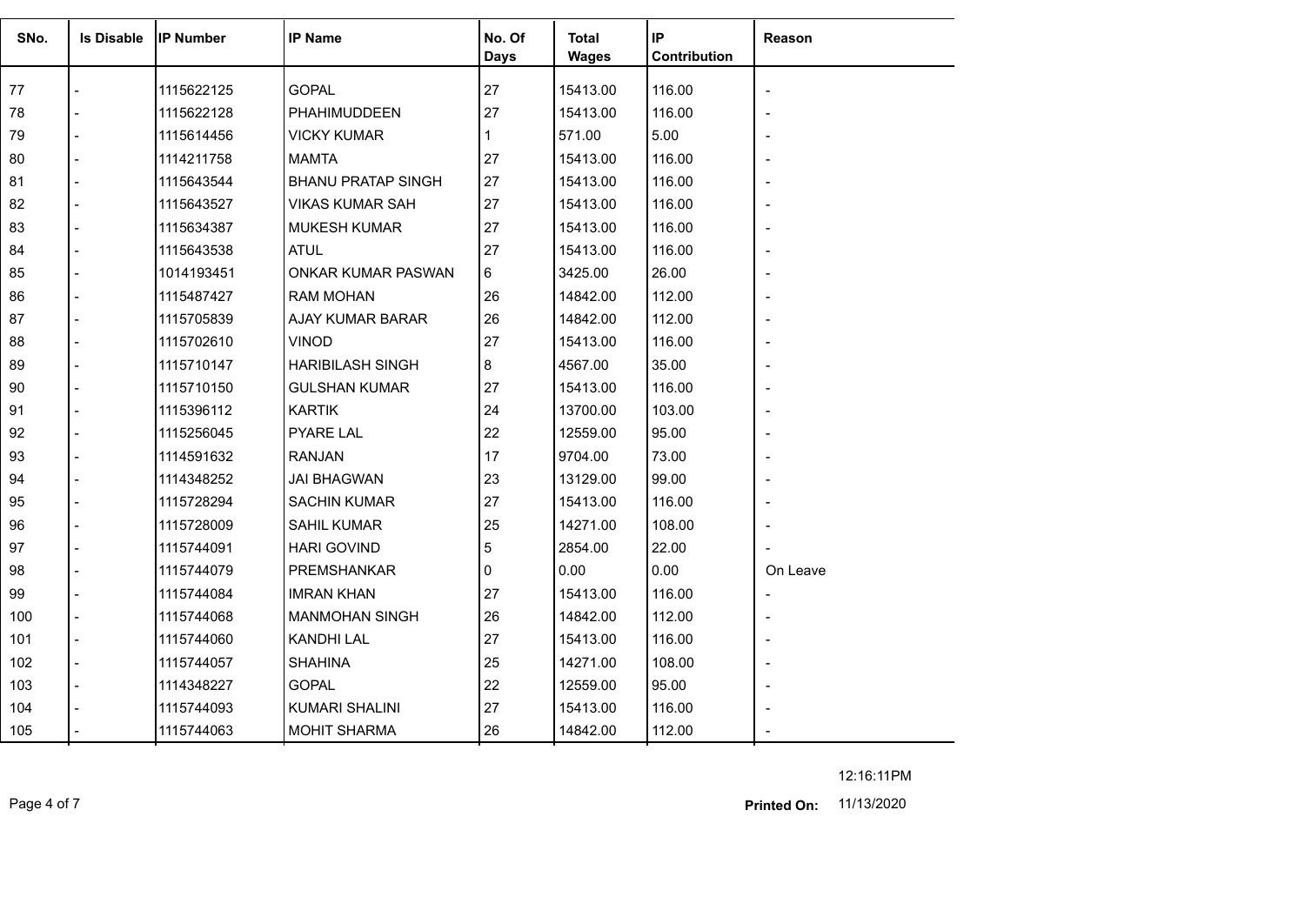| SNo. | <b>Is Disable</b> | <b>IP Number</b> | <b>IP Name</b>            | No. Of<br><b>Days</b> | <b>Total</b><br><b>Wages</b> | IP<br>Contribution | Reason         |
|------|-------------------|------------------|---------------------------|-----------------------|------------------------------|--------------------|----------------|
| 106  |                   | 1014491244       | <b>HIMANSHU THAKUR</b>    | 27                    | 15413.00                     | 116.00             |                |
| 107  |                   | 1115744071       | MOHIT KUMAR GUPTA         | 26                    | 14842.00                     | 112.00             |                |
| 108  |                   | 6718511997       | <b>KARMAVEER SINGH</b>    | 25                    | 14271.00                     | 108.00             |                |
| 109  |                   | 1114929236       | <b>SAVITRI</b>            | 25                    | 14271.00                     | 108.00             |                |
| 110  | $\overline{a}$    | 1114226715       | <b>SUNIL KUMAR</b>        | 25                    | 14271.00                     | 108.00             |                |
| 111  | $\overline{a}$    | 1115749639       | <b>KANCHAN</b>            | 26                    | 14842.00                     | 112.00             |                |
| 112  |                   | 1115749638       | <b>KRANTI</b>             | 25                    | 14271.00                     | 108.00             |                |
| 113  | $\overline{a}$    | 1115752084       | <b>GOVIND SINGH</b>       | 21                    | 11988.00                     | 90.00              |                |
| 114  | $\overline{a}$    | 1114444405       | <b>SUNIL</b>              | 27                    | 15413.00                     | 116.00             |                |
| 115  |                   | 1115093056       | PAVNESH KUMAR             | 26                    | 14842.00                     | 112.00             |                |
| 116  | $\overline{a}$    | 1115763625       | RAHUL KARARA              | 27                    | 15413.00                     | 116.00             |                |
| 117  | $\overline{a}$    | 1115763635       | AKHILESH KUMAR YADAV      | 26                    | 14842.00                     | 112.00             |                |
| 118  |                   | 1115561362       | <b>RAHUL KUMAR</b>        | 27                    | 15413.00                     | 116.00             |                |
| 119  | $\overline{a}$    | 2013713287       | <b>SARVINDER</b>          | 27                    | 15413.00                     | 116.00             |                |
| 120  | $\overline{a}$    | 1114420800       | PARDEEP                   | 24                    | 13700.00                     | 103.00             |                |
| 121  |                   | 1115561412       | <b>RAM ROOP</b>           | 27                    | 15413.00                     | 116.00             |                |
| 122  |                   | 1014203081       | <b>SARVESH KUMAR</b>      | 27                    | 15413.00                     | 116.00             |                |
| 123  |                   | 1115675447       | RAJU KUMAR                | 25                    | 14271.00                     | 108.00             |                |
| 124  | $\blacksquare$    | 1013505821       | <b>SUNIL KUMAR</b>        | 27                    | 15413.00                     | 116.00             |                |
| 125  |                   | 1115718514       | RAVINDRA KUMAR            | 0                     | 0.00                         | 0.00               | On Leave       |
| 126  | $\overline{a}$    | 1014411545       | <b>HRIPAL</b>             | 27                    | 15413.00                     | 116.00             | $\blacksquare$ |
| 127  |                   | 1113845761       | <b>HARISH</b>             | 25                    | 14271.00                     | 108.00             |                |
| 128  |                   | 1013715701       | RAM AVADH                 | 26                    | 14842.00                     | 112.00             |                |
| 129  |                   | 1014092601       | <b>MD RABBANI</b>         | 26                    | 14842.00                     | 112.00             |                |
| 130  | $\blacksquare$    | 1014392595       | <b>RANDHIR</b>            | 26                    | 14842.00                     | 112.00             |                |
| 131  | $\overline{a}$    | 1014115969       | <b>RAJU</b>               | 26                    | 14842.00                     | 112.00             |                |
| 132  |                   | 2015886050       | <b>CHHOTU KUMAR GUPTA</b> | 26                    | 14842.00                     | 112.00             |                |
| 133  |                   | 2016038892       | <b>MANOJ</b>              | 27                    | 15413.00                     | 116.00             |                |
| 134  |                   | 1115718511       | <b>AJAY KUMAR</b>         | 25                    | 14271.00                     | 108.00             |                |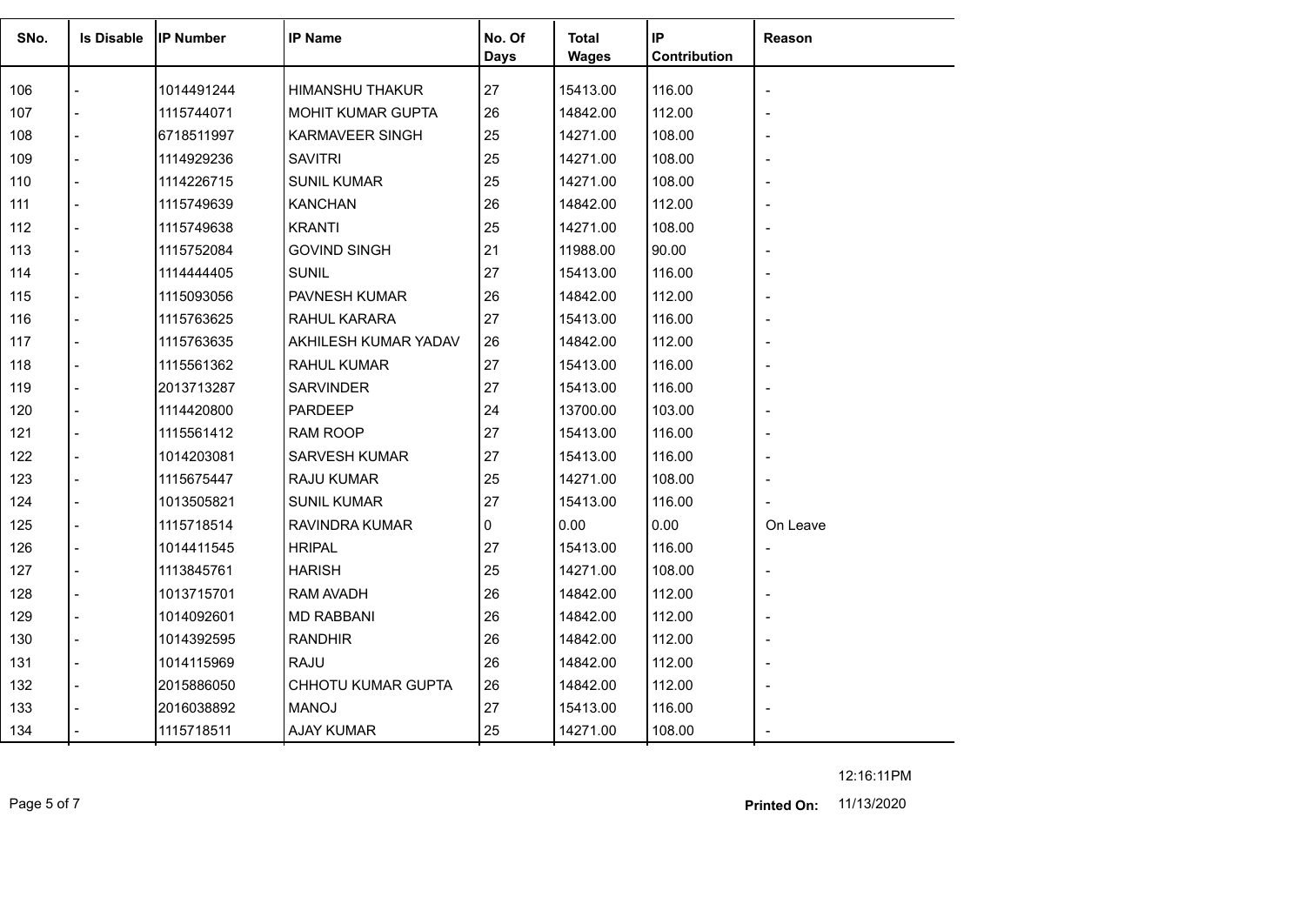| SNo. | <b>Is Disable</b>        | <b>IP Number</b> | <b>IP Name</b>       | No. Of<br><b>Days</b> | Total<br><b>Wages</b> | IP<br>Contribution | Reason         |
|------|--------------------------|------------------|----------------------|-----------------------|-----------------------|--------------------|----------------|
| 135  |                          | 1014065777       | <b>VIPIN KUMAR</b>   | 26                    | 14842.00              | 112.00             |                |
| 136  | $\overline{a}$           | 1014300355       | <b>BUNTY</b>         | 27                    | 15413.00              | 116.00             |                |
| 137  | $\blacksquare$           | 1014203079       | ROHIT BHADOURIYA     | 23                    | 13129.00              | 99.00              |                |
| 138  | $\overline{a}$           | 1115580451       | <b>REKHA</b>         | 26                    | 14842.00              | 112.00             |                |
| 139  | $\overline{a}$           | 1014411542       | <b>NEERAJ</b>        | 20                    | 11417.00              | 86.00              |                |
| 140  | $\blacksquare$           | 1115693287       | <b>MANISH KUMAR</b>  | 24                    | 13700.00              | 103.00             |                |
| 141  |                          | 1014406975       | <b>ANKIT</b>         | 25                    | 14271.00              | 108.00             |                |
| 142  | $\overline{a}$           | 1013823274       | <b>NEELAM</b>        | 27                    | 15413.00              | 116.00             |                |
| 143  | $\overline{a}$           | 1115583864       | <b>AZAD</b>          | 27                    | 15413.00              | 116.00             |                |
| 144  |                          | 1013879303       | <b>HEMA SAXENA</b>   | 27                    | 15413.00              | 116.00             |                |
| 145  | $\blacksquare$           | 1014091977       | PUSHPA DEVI          | 27                    | 15413.00              | 116.00             |                |
| 146  | $\overline{a}$           | 1013505867       | <b>SHAILENDER</b>    | 23                    | 13129.00              | 99.00              |                |
| 147  |                          | 1014203077       | <b>RAKESH KUMAR</b>  | 25                    | 14271.00              | 108.00             |                |
| 148  | $\overline{a}$           | 1115598463       | <b>ABHISHEK</b>      | 25                    | 14271.00              | 108.00             |                |
| 149  |                          | 1013687530       | <b>JAGJEEVAN</b>     | 27                    | 15413.00              | 116.00             |                |
| 150  | $\overline{a}$           | 1115619467       | RAJU SHARMA          | 27                    | 15413.00              | 116.00             |                |
| 151  | $\overline{\phantom{a}}$ | 1115619472       | <b>SUNIL KUMAR</b>   | 27                    | 15413.00              | 116.00             |                |
| 152  |                          | 1014406974       | <b>AJAY KUMAR</b>    | 26                    | 14842.00              | 112.00             |                |
| 153  | $\overline{\phantom{a}}$ | 1115718517       | <b>AMIT KUMAR</b>    | 25                    | 14271.00              | 108.00             |                |
| 154  | $\overline{a}$           | 2212179166       | <b>ABHI MANYU</b>    | 26                    | 14842.00              | 112.00             |                |
| 155  | $\overline{a}$           | 1115741188       | <b>DEEPAK MISHRA</b> | 19                    | 10846.00              | 82.00              |                |
| 156  | $\blacksquare$           | 1115746139       | <b>AMARESH KUMAR</b> | 27                    | 15413.00              | 116.00             |                |
| 157  | $\blacksquare$           | 1115746143       | <b>ASHIF</b>         | $\Omega$              | 0.00                  | 0.00               | On Leave       |
| 158  | $\overline{a}$           | 1115736560       | <b>SARITA DEVI</b>   | 26                    | 14842.00              | 112.00             |                |
| 159  | $\overline{a}$           | 1115736555       | <b>SUNNY KUMAR</b>   | 0                     | 0.00                  | 0.00               | On Leave       |
| 160  | $\blacksquare$           | 1013508445       | <b>SURESH KUMAR</b>  | 26                    | 17991.00              | 135.00             | $\blacksquare$ |
| 161  | $\overline{a}$           | 2016634914       | <b>MUNNI DEVI</b>    | 26                    | 14842.00              | 112.00             |                |
| 162  |                          | 1115761364       | <b>ROHIT KUMAR</b>   | 27                    | 15413.00              | 116.00             |                |
| 163  |                          | 1014170734       | VIKAS 2              | 26                    | 14842.00              | 112.00             |                |